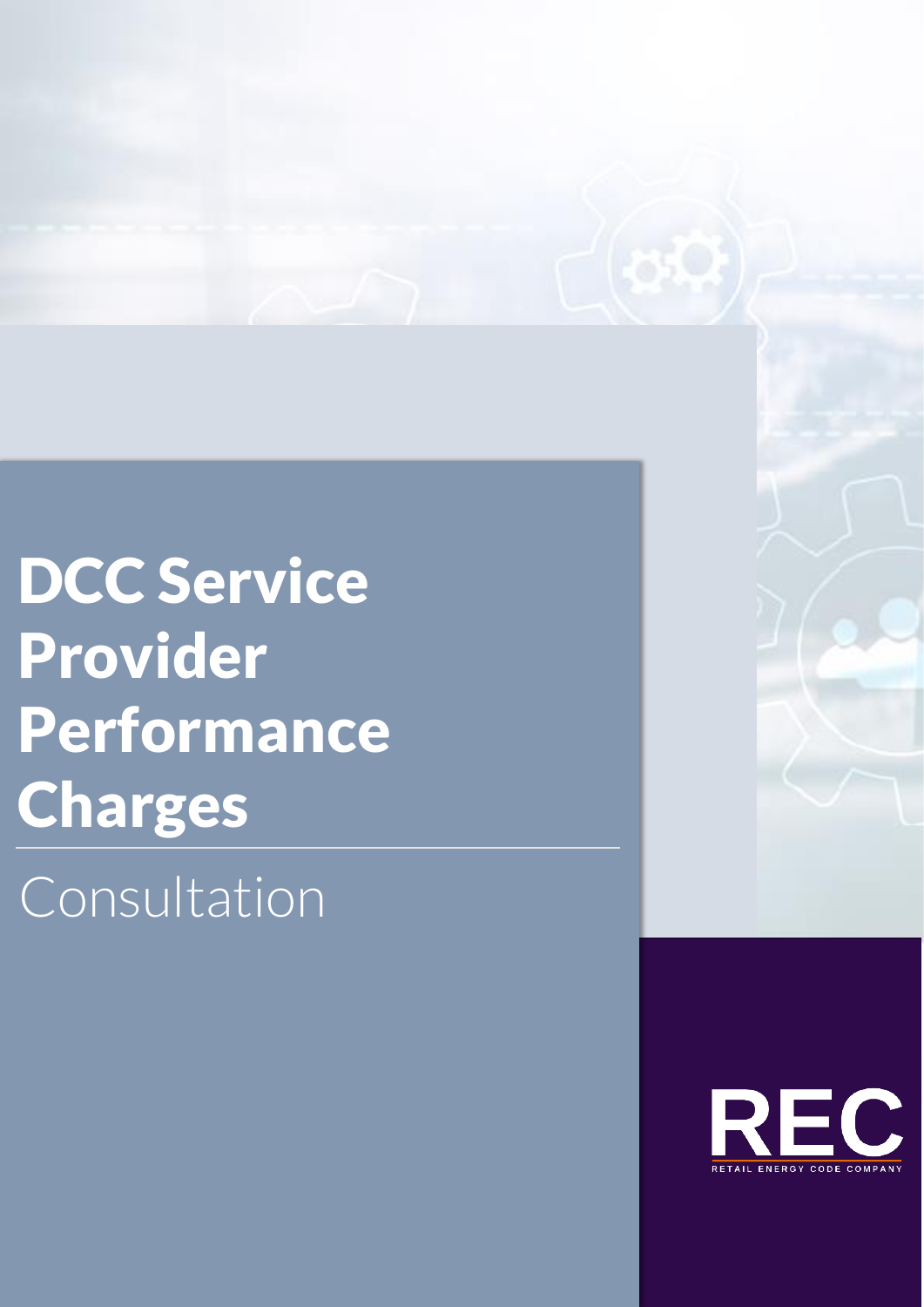

# **Contents**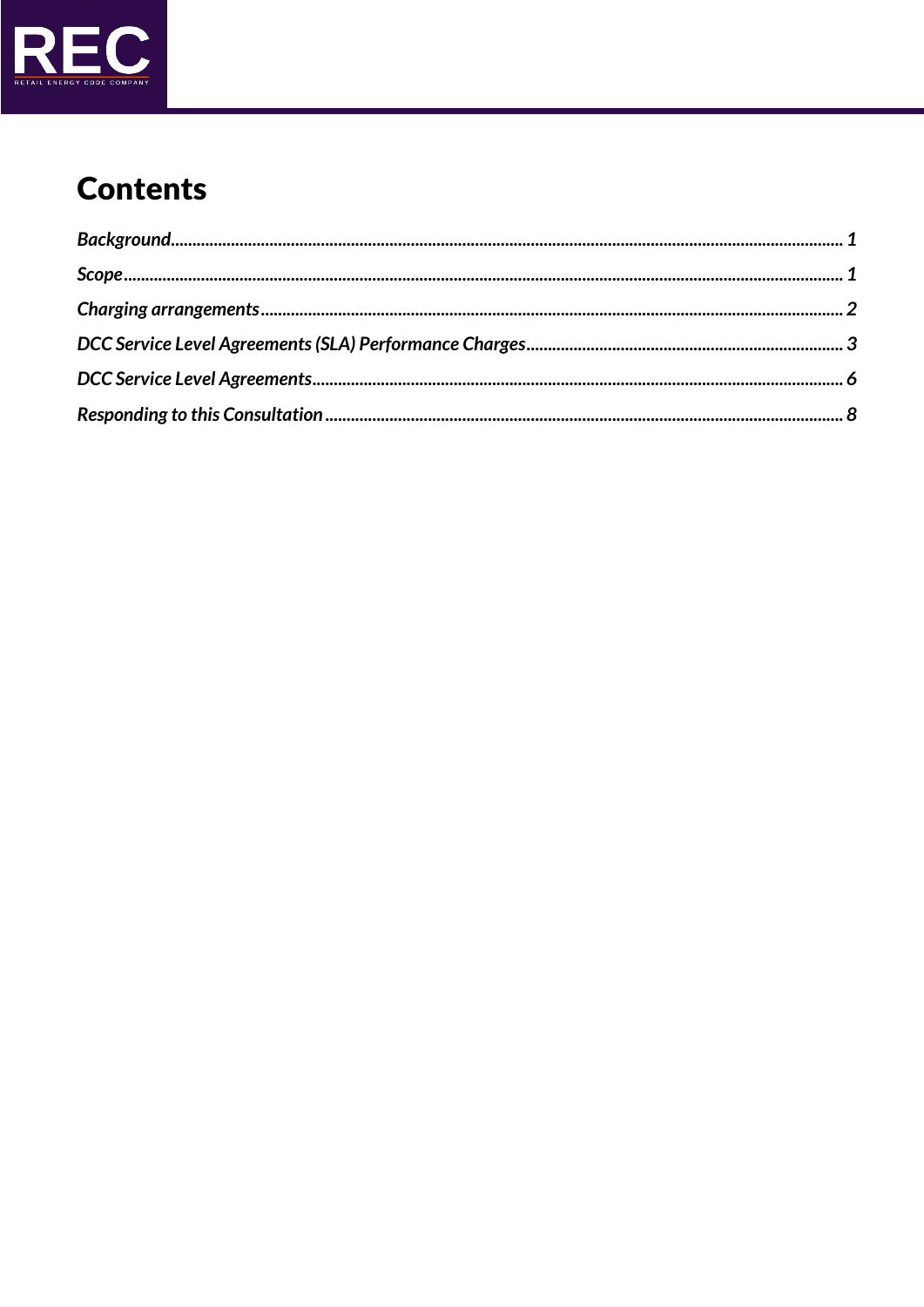

## <span id="page-2-0"></span>**Background**

The performance of REC Service Providers in their delivery of the REC Services (as defined and set out in the REC) is essential to the proper functioning of the market. The service levels for each REC Service are set out in the REC Service Definition<sup>1</sup> and the respective REC Service Providers are responsible, either through contract with RECCo or through the obligations set out in the REC, for meeting the defined Service Level Agreements (SLAs). REC Service Providers are also responsible for providing timely and quality impact assessments to change requests and delivering approved changes successfully in planned releases.

Where RECCo has procured a service on behalf of REC Parties or otherwise taken over the rights and obligations of an existing service as part of Retail Code Consolidation, RECCo is responsible for the effective management of those contracts and services, including REC Service Providers adherence to agreed service levels. Where those service levels are not met, RECCo will utilise such remedies as may be provided for under contract, including service credits.

Although some services are provided by REC Parties in accordance with the conditions of their licence, and therefore not contracted to RECCo through a commercial contract, they are nonetheless subject to service management by RECCo and must deliver the services in line with any SLAs set out in the REC Service Definition. In addition, REC Service providers are subject to the broader REC Performance Assurance Framework. The REC will therefore place service delivery obligations and SLAs on the Data Communications Company (DCC) in its capacity as CSS Provider, reflecting those which it has in place in contracts with its own Service Providers. $2$  At the point of CSS go-live these service levels will be consistent with those set out within the Switching Programme design baseline and reflected in the REC Service Definitions given effect with REC version 3.0. As the CSS evolves and potentially moves away from that design baseline, any approved changes to the REC Service Definitions would be expected to be backed off in complementary contractual arrangements. This consultation is therefore not concerned with the actual SLAs of the relevant non-RECCo managed services, but only with the Performance Assurance Techniques that may be applied to ensure they are adhered to. In particular, it focuses on the potential application of performance charges for the DCC where they have not achieved the agreed SLAs.

## <span id="page-2-1"></span>**Scope**

Building upon the principles established within REC version 1.1, a REC Change Proposal, [R0025](https://recportal.co.uk/group/guest/-/service-provider-performance-charges-erds-grds-dcc-) – [Service Provider Performance Charges \(ERDS, GRDS, CSS\),](https://recportal.co.uk/group/guest/-/service-provider-performance-charges-erds-grds-dcc-) has been raised by the REC Code Manager to introduce a performance charge regime for those Service Providers provided by Parties. This includes:

• DCC Services:

<sup>1</sup> REC V3 - [Baselined Documents -](https://recportal.co.uk/rec-v3-baselined-documents) REC Portal

<sup>2</sup> Ofgem: The Retail Energy Code – [proposals for version 1.1, Chapter 3.](https://www.ofgem.gov.uk/sites/default/files/docs/2020/10/201001_recv1.1_condoc_final4.pdf)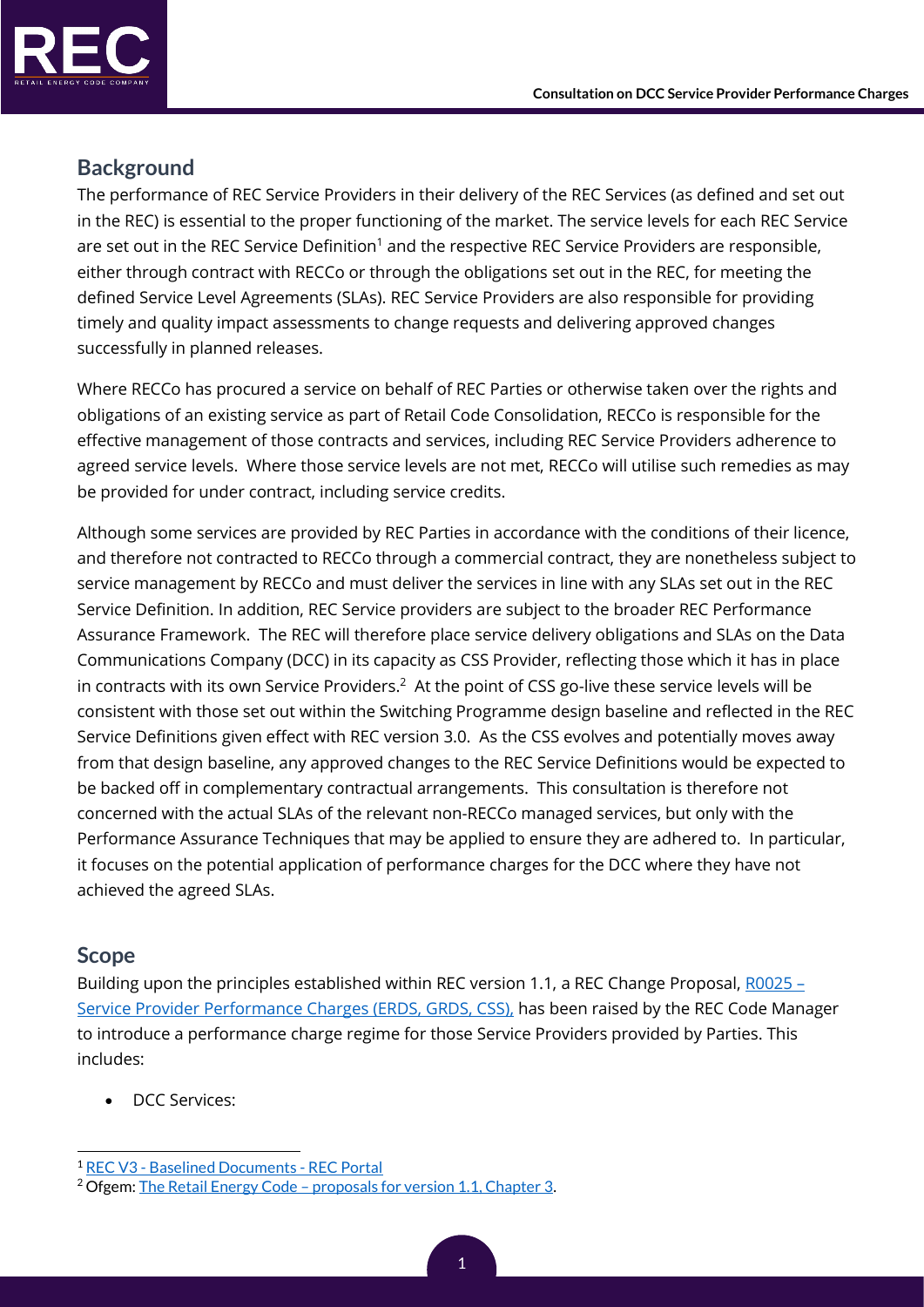

- o Central Switching Service (CSS);
- o CSS Certificate Authority; and
- o Switching Operator.
- DNO Services:
	- o Electricity Retail Data Service (EDRS).
- GT Services:
	- o Gas Retail Data Service (GRDS).

R0025 proposes that there are two areas where Performance Charges should apply:

- a) Performance against Service Level Agreements (SLAs); and
- b) Change Proposal performance:
	- a. Responses to impact assessments within agreed timescales; and
	- b. Successful delivery of changes on a planned release date.

In order to avoid a potential *double jeopardy* scenario where a Service Provider may be held liable twice for a single failure, it is proposed that any metrics that are already subject to regulatory price control will be excluded from the REC performance charges. However, it should also be noted that the application of REC performance charges would in no way indemnify a licensee from its obligation under licence or the REC and is without prejudice to any action that the Authority or the REC PAB may wish to take in respect of a serious and/or systemic failure to discharge those obligations. These proposals are intended to provide a relatively quick, proportionate and light touch remedy to situations before they reach a point at which regulatory intervention may be warranted.

#### <span id="page-3-0"></span>**Charging arrangements**

DCC's funding for the Switching Programme has been recovered through the Smart Energy Code, at levels determined by Ofgem as part of its price control. From 1 April 2023, funding for the operational costs of the CSS will be recovered through the REC. These charges will initially be levied upon RECCo, which will then pass them through to Suppliers in accordance with the normal RECCo cost recovery mechanism. Once the CSS is operational we would expect its steady state cost to be predictable.

RECCo has agreed processes for oversight of the charges. DCC's expected charges to RECCo for operating the CSS will be shared with the RECCo Board in advance of each financial year in accordance with Clause 9.27 of REC v3.0 and to the extent that they are agreed, subsequently feed into the RECCo budget. If the RECCo Board does not consider that DCC has taken sufficient account of its comments and no agreement is reached, it may refer the forecast charges to the Authority for determination in accordance with Clause 9.29 of REC v3.0.

The DCC charges will include its relevant costs, whether internal or external, as permitted under its licence. RECCo will not itself have visibility of those DCC costs, so will continue to rely upon the oversight of the Authority to ensure that its charges are cost-reflective, including any adjustment that may be allowed to correct for any over or under recovery.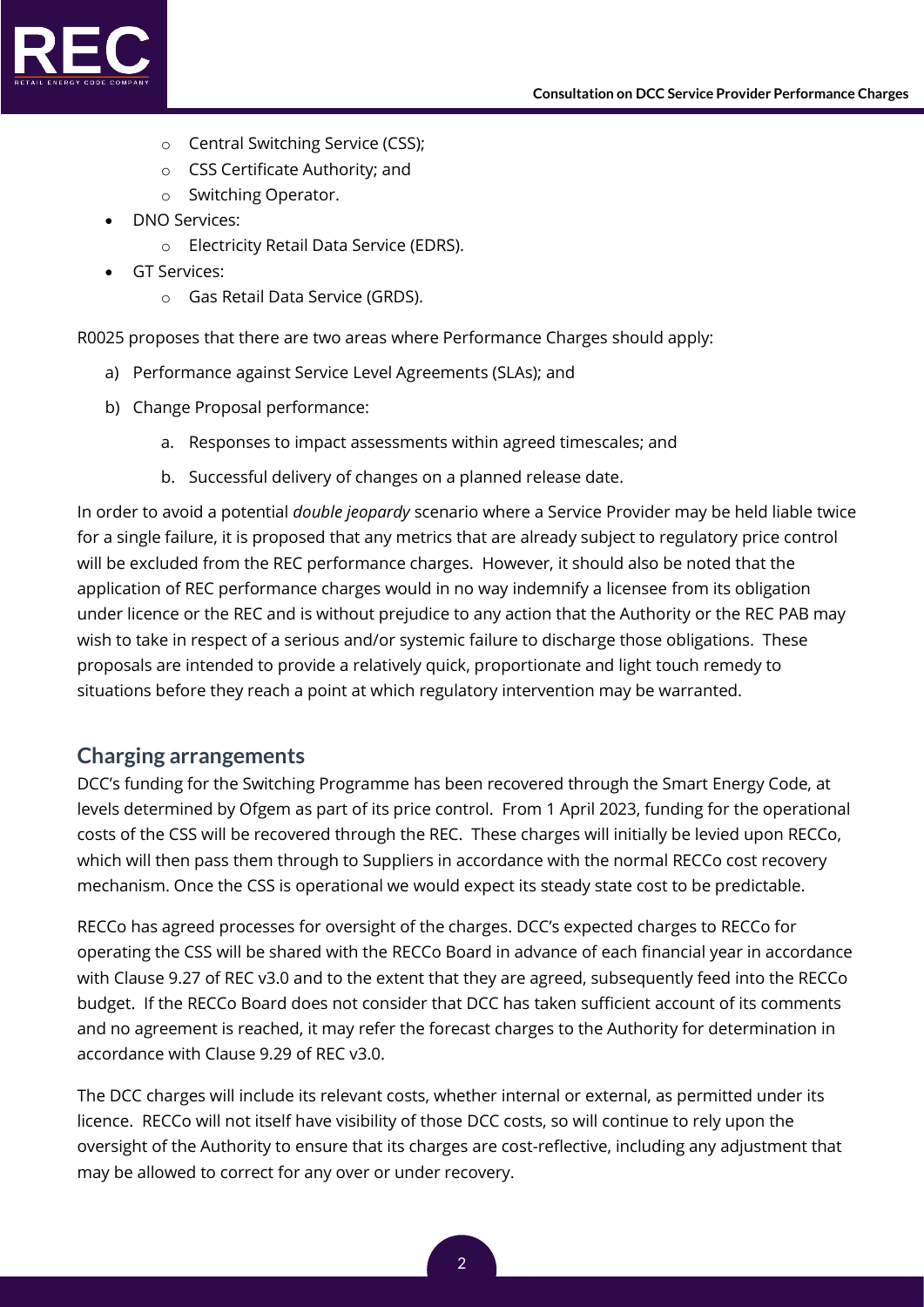

The DCC's charges to RECCo will also include a margin to be determined by the Authority in accordance with the DCC licence. We understand that it is the Authority's intention that the full recovery of the margin will be subject to the DCC fully meeting its obligations, including any switching related incentives.

Such an approach would be consistent with the principle that DCC is subject to performance charges under the REC. A key difference between such incentives being operated under the REC rather than subject to review of the Authority would be in the timing of their application. For example, failure by the DCC to meet an SLA could be reviewed by the PAB and if appropriate a performance charge quickly applied. This would ensure that the problem can be quickly remedied or further escalated, and that any performance charges would be returned to affected Parties in the form of reduced RECCo charges within the same period, or at least one period, within proximity of the failure occurring. In contrast, we would expect that any review by the Authority would continue to be on annual and an ex-ante basis, taking into account DCC's performance for the reporting year as a whole. Any reduced margin only taking effect through an adjustment to allowed charges in the financial year following the determination, i.e. up to two years after the failure occurred.

# <span id="page-4-0"></span>**DCC Service Level Agreements (SLA) Performance Charges**

Since the development of R0025, Ofgem has highlighted to RECCo that it believes that some of the key SLAs relating to the DCC could be monitored through a proposed Switching Incentive Regime (SIR) set out in the DCC's Smart Meter Communication Licence, rather than through the REC Performance Assurance Framework (PAF). This would work in a similar manner to the existing Operational Performance Regime (OPR) currently in effect. Only the SLAs set out in the REC Service Definitions for DCC Services are in scope of this proposal. All charges relating to the ERDS and GRDS, and Change Proposal performance charges for the DCC, will still be progressed through R0025 and assured through the REC PAF.

While this could introduce opportunities for additional scrutiny of key service levels, it should be noted that it may also introduce challenges and complexities for RECCo and the REC PAB in assuring performance of these REC Services. RECCo are concerned that creating a principle where a REC Service is accountable directly to a third party (in this case, the Authority), rather than to RECCo, could create challenges in holding the DCC to account for the end-to-end delivery of their services and could undermine RECCo's ability to undertake one of its core functions.

The current thinking under R0025, which is still under development by the REC Code Manager and REC PAB, is that the DCC would be subject to Performance Charges of between 1%-5% of their expected revenue where they fail 2 or more of their SLAs during each quarter (relevant service period):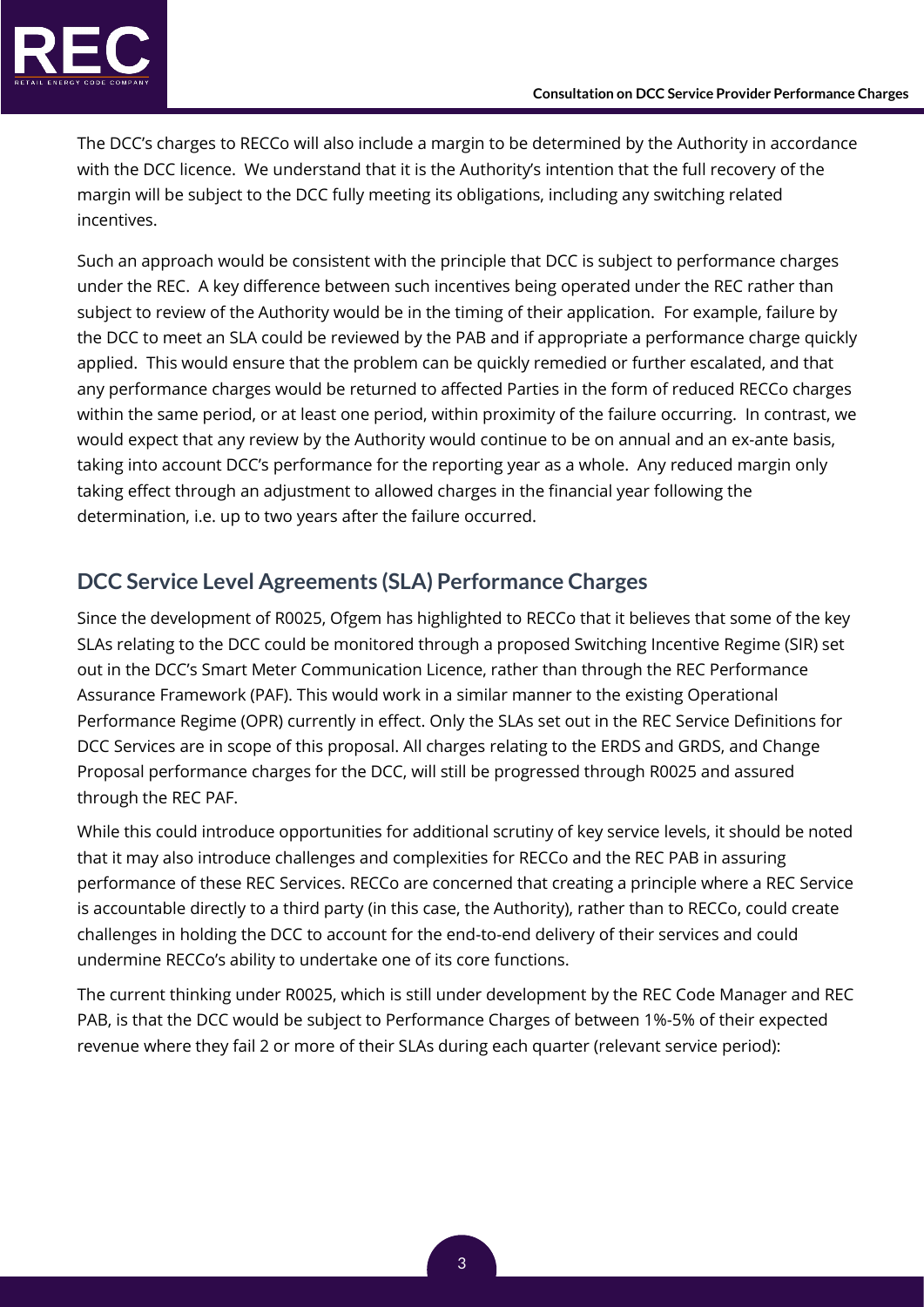

| <b>Performance Level</b>        | <b>Description</b>                                                                               | % charge level (based on<br>expected level of revenue<br>during the relevant Service<br>period) |
|---------------------------------|--------------------------------------------------------------------------------------------------|-------------------------------------------------------------------------------------------------|
| Target performance level        | All service levels met (with a<br>tolerance of one missed service<br>level per reporting period) | None                                                                                            |
| Minor service level failure     | 2 service levels missed                                                                          | 1%                                                                                              |
| Serious service level failure   | 3 service levels missed                                                                          | 2%                                                                                              |
| Severe service level failure    | 4 service levels missed                                                                          | 3%                                                                                              |
| Service level failure threshold | 5 or more service levels missed                                                                  | 5%                                                                                              |

Table 1: Proposed DCC Performance Charge Levels under R0025

Under the proposed SIR, the Authority will apply a Performance Adjustment to the DCC's allowed revenue for any failed SLAs under the regime. This would result in a reduction of the costs the DCC would be allowed to recover in their role as the CSS Provider.

The methodology for calculating the DCC's allowed revenue is set out in Condition 36 of the Smart Meter Communication Licence. In order to introduce a change to this methodology, this would require a change to the DCC Licence to either include this in the existing CRS Performance Adjustment mechanism or introduce new provisions that are deducted from the relevant allowed revenue. If this option was taken forward, Ofgem would set out the details in a statutory consultation.

It is expected that the SIR in the DCC Licence would only be operational from the beginning of regulatory year 2023/24 (i.e. from 01 April 2023). If any SLAs / services are to be operated under the SIR on an enduring basis, one option could be that they are operated under the REC PAF on a temporary basis before being transferred across to the SIR at a later date, so as not to create a gap in the assurance framework.

RECCo expects that regardless of which regime the DCC's SLA's were assured under, the DCC would continue to provide performance reporting for all SLA's to the REC Code Manager and the PAB. The PAB would still review DCC performance against their SLAs, and could be responsible for providing a recommendation to the Authority on whether the DCC have or have not met their required service levels, should these be subject to the proposed SIR. The assessment of whether these have been achieved should be an objective assessment, and the PAB monitoring this would allow closer and more frequent monitoring of performance, regardless of where performance adjustments were managed. This would also allow the PAB to take into account external factors, outside of the DCC's control, that may have contributed to any service level failure.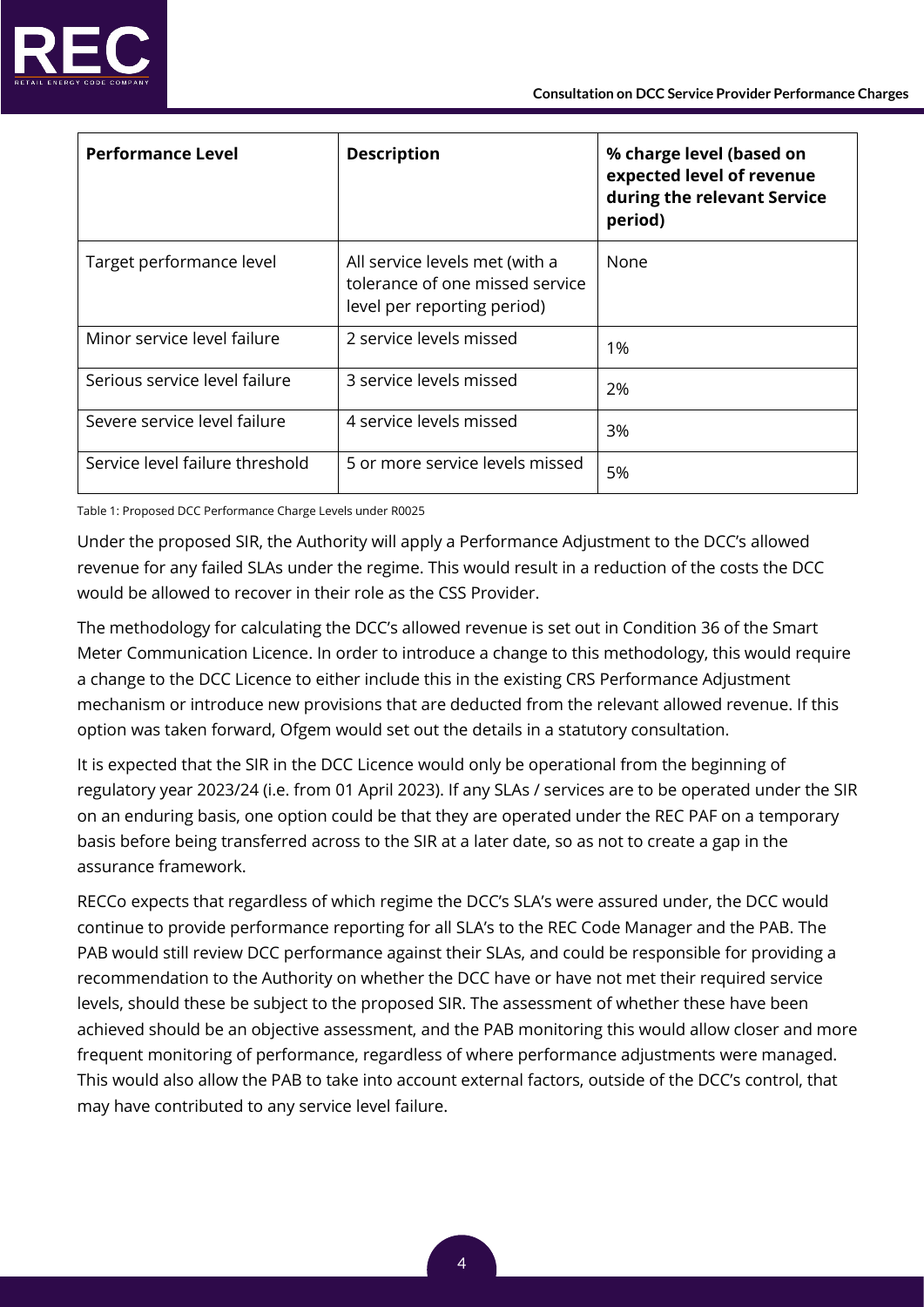

As the methodology that Ofgem would use to calculate the performance adjustment for any SLAs included in the SIR is not available at this stage, there is no exact measure to compare the materiality of the two proposals. However, the high-level considerations between the two regimes are:

| <b>REC Performance Charges</b>                                                                                                              | <b>Switching Incentive Regime</b>                                                                                       |  |
|---------------------------------------------------------------------------------------------------------------------------------------------|-------------------------------------------------------------------------------------------------------------------------|--|
| Performance monitored by the Code<br>$\bullet$<br>Manager and Performance Assurance<br>Board                                                | Performance monitored by the Code<br>Manager and PAB; and reported to the<br>Authority                                  |  |
| Charges linked to number of failed SLAs<br>$\bullet$<br>in each reporting period and set out in<br>REC Performance Assurance Schedule       | Failed SLAs would result in a performance<br>adjustment resulting in a reduction of<br>allowed revenue for CSS services |  |
| Performance Charges recovered by<br>$\bullet$<br>RECCo directly through service credits<br>and offset against REC service charges           | Methodology for calculating relevant<br>performance adjustments would be<br>consulted on by the Authority               |  |
| paid by REC Parties<br>Changes managed through REC Change<br>Management Schedule                                                            | Changes managed through statutory<br>consultation to amend the Smart Meter<br><b>Communication Licence</b>              |  |
| Additional Performance Assurance<br>$\bullet$<br>Techniques could be applied for<br>continued poor performance if escalation<br>is required | Clarification required on how continued<br>poor performance would be addressed<br>through the SIR or the REC PAF        |  |

This consultation is seeking views from industry on:

- a) Which DCC SLAs users consider are the most material and impactful should these be failed.
- b) Whether some DCC SLAs, if any, should be subject to charges under the SIR rather than the REC Performance Assurance Framework;
- c) Whether the SIR should consider individual SLAs across all three DCC Services, or individual DCC Services in their entirety, noting that a single service being subject to assurance under two regimes may be complex given the proposal to link the level of charge to the number of failed SLAs;
- d) RECCo's concerns that splitting the assurance of the DCC, as a REC Service, between two regimes could undermine RECCo's ability to hold its Service Provider to account for the end-toend delivery of its services; and
- e) Whether the DCC switching incentive regime should be considered an interim arrangement, pending the outcome of the wider review of the DCC licence.<sup>3</sup>

<sup>&</sup>lt;sup>3</sup> Ofgem: Call for evidence - [Review of the DCC licence arrangements](https://www.ofgem.gov.uk/publications/call-evidence-review-dcc-licence-arrangements)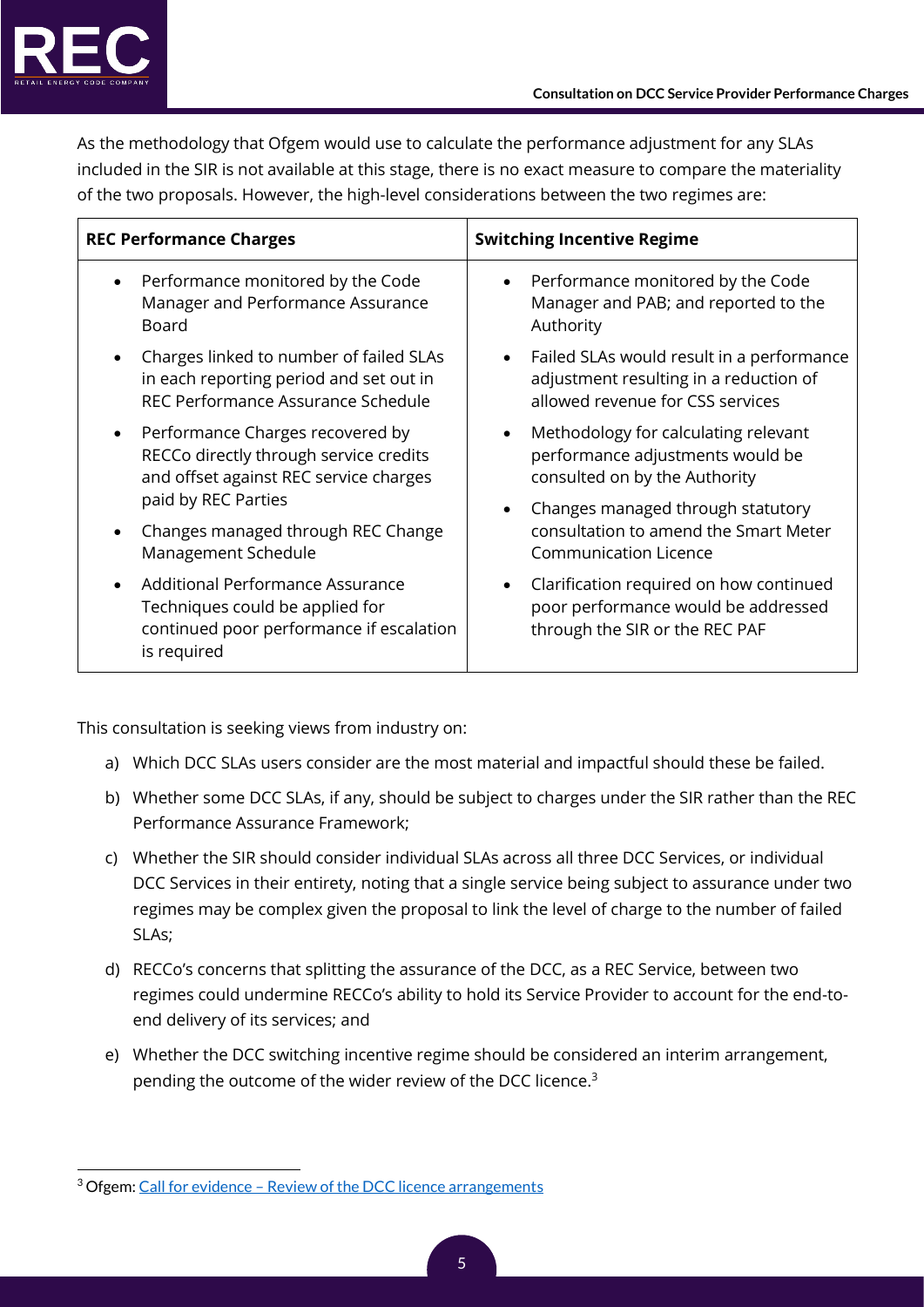

## <span id="page-7-0"></span>**DCC Service Level Agreements**

Below is an extract of the current DCC SLAs set out in the baselined Service Definitions. The DCC has other obligations under the REC in its role as a REC Party, such as the achievement of the Address Management Objective (set out in the Address Management Schedule), which are not defined as SLAs in the Service Definitions. While these will also be monitored by the PAB, and may be subject to Performance Assurance Techniques (PATs), these are out of scope of the proposals in this Consultation and in Change Proposal R0025. Under the REC PAF, SLAs are monitored in conjunction with monitoring of Retail Risks set out in the Retail Risk Register to ensure they are achieving the desired outcomes and the root cause of any adverse outcomes are appropriately addressed.

#### **Central Switching Service**

| <b>Service</b> | Paragraph | <b>Service Level</b>                                                                                                                                                                                                                                                                                                                                                                                                                                                                                                                                                                      |
|----------------|-----------|-------------------------------------------------------------------------------------------------------------------------------------------------------------------------------------------------------------------------------------------------------------------------------------------------------------------------------------------------------------------------------------------------------------------------------------------------------------------------------------------------------------------------------------------------------------------------------------------|
| CSS            | 6.1       | Following receipt of Market Messages from CSS Users, the CSS Provider<br>shall carry out synchronous validation and provide a response within<br>the following times:<br>Average daily volume - mean time of two seconds or less<br>Average daily volume - 90th percentile time of four seconds or<br>less<br>Peak daily volume - mean time of three seconds or less<br>Peak daily volume - 90th percentile time of six seconds or less                                                                                                                                                   |
| CSS            | 6.2       | The CSS Provider shall process a Registration Service Request (from the<br>point of receipt by CSS to the point where CSS sends out the response<br>of either "Validated" or "Rejected") as follows:<br>Average hourly volume - mean time of three seconds or less<br>Average hourly volume - 90th percentile time of six seconds or<br>less<br>Peak hourly volume - mean time of five seconds or less<br>Peak hourly volume - 90th percentile time of eight seconds or<br>$\bullet$<br>less                                                                                              |
| CSS            | 6.3       | The CSS Provider shall process the securing of Switches and send<br>synchronisation messages of secured Switches at Gate Closure to each<br>relevant Switching Data Service Provider (from the time of Gate Closure<br>to the point at which CSS sends the last message) as follows:<br>Average daily volume - mean response time of 20 minutes or<br>less<br>Average daily volume - 90th percentile response time of 25<br>minutes or less<br>Peak daily volume - mean response time of 35 minutes or less<br>Peak daily volume - 90th percentile response time of 40 minutes<br>or less |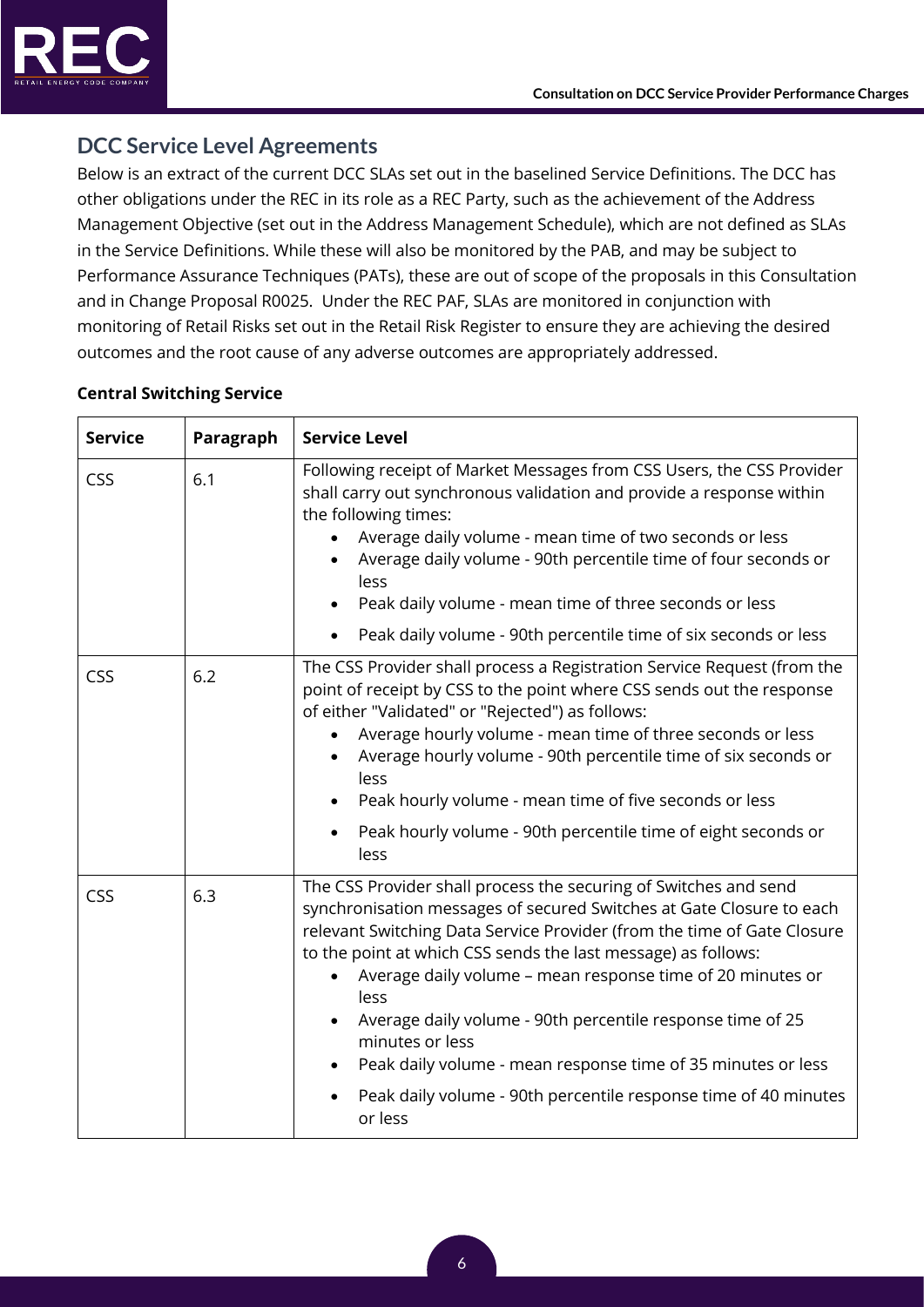

| <b>CSS</b> | 6.4 | The Address Management Service shall apply updates to its GB<br>Standardised Address List within three Working Days of receipt.                                                                              |
|------------|-----|--------------------------------------------------------------------------------------------------------------------------------------------------------------------------------------------------------------|
| <b>CSS</b> | 6.5 | The relevant data for reporting in the software solution shall be<br>available to generate adhoc reports within two Working Hours of a<br>request for that data.                                             |
| <b>CSS</b> | 6.6 | Where a BCDR event is invoked, the Recovery Time Objective for the<br>Registration Service and Address Management Service will be:<br>four hours target time; and<br>(a)<br>eight hours maximum time.<br>(b) |
| <b>CSS</b> | 6.7 | The Recovery Point Objective for the Registration Service shall be:<br>target - 15 minutes<br>(a)<br>(b)<br>maximum - 30 minutes                                                                             |
| <b>CSS</b> | 6.8 | The Recovery Point Objective for the Address Management Service shall<br>be:<br>target - 60 minutes<br>(a)<br>(b)<br>maximum - 120 minutes                                                                   |

# **CSS Certificate Authority**

| Service | Paragraph | Service Level                                                                                                                                                                                                                                                              |
|---------|-----------|----------------------------------------------------------------------------------------------------------------------------------------------------------------------------------------------------------------------------------------------------------------------------|
| CSS CA  | 6.2       | Where a security certificate is compromised, the CSS Certificate<br>Authority will revoke the relevant certificate and update the Certificate<br>Revocation List within one hour of the Certificate Revocation Request<br>being received by the CSS Certificate Authority. |
| CSS CA  | 6.3       | Where a BCDR event is invoked, the Recovery Time Objective for the<br>CSS Certificate Authority will be:<br>four hours target time; and<br>(a)<br>eight hours maximum time.<br>(b)                                                                                         |
| CSS CA  | 6.4       | Where a BCDR event is invoked, the Recovery Point Objective for the<br>CSS Certificate Authority will be 15 minutes.                                                                                                                                                       |

#### **Switching Operator**

| Service               | Paragraph | Service Level                                                                                                 |
|-----------------------|-----------|---------------------------------------------------------------------------------------------------------------|
| Switching<br>Operator | 5.1/5.2   | Response time and resolution time of Switching Incidents.<br>Priority 1:<br>response time - 30 minutes<br>(a) |